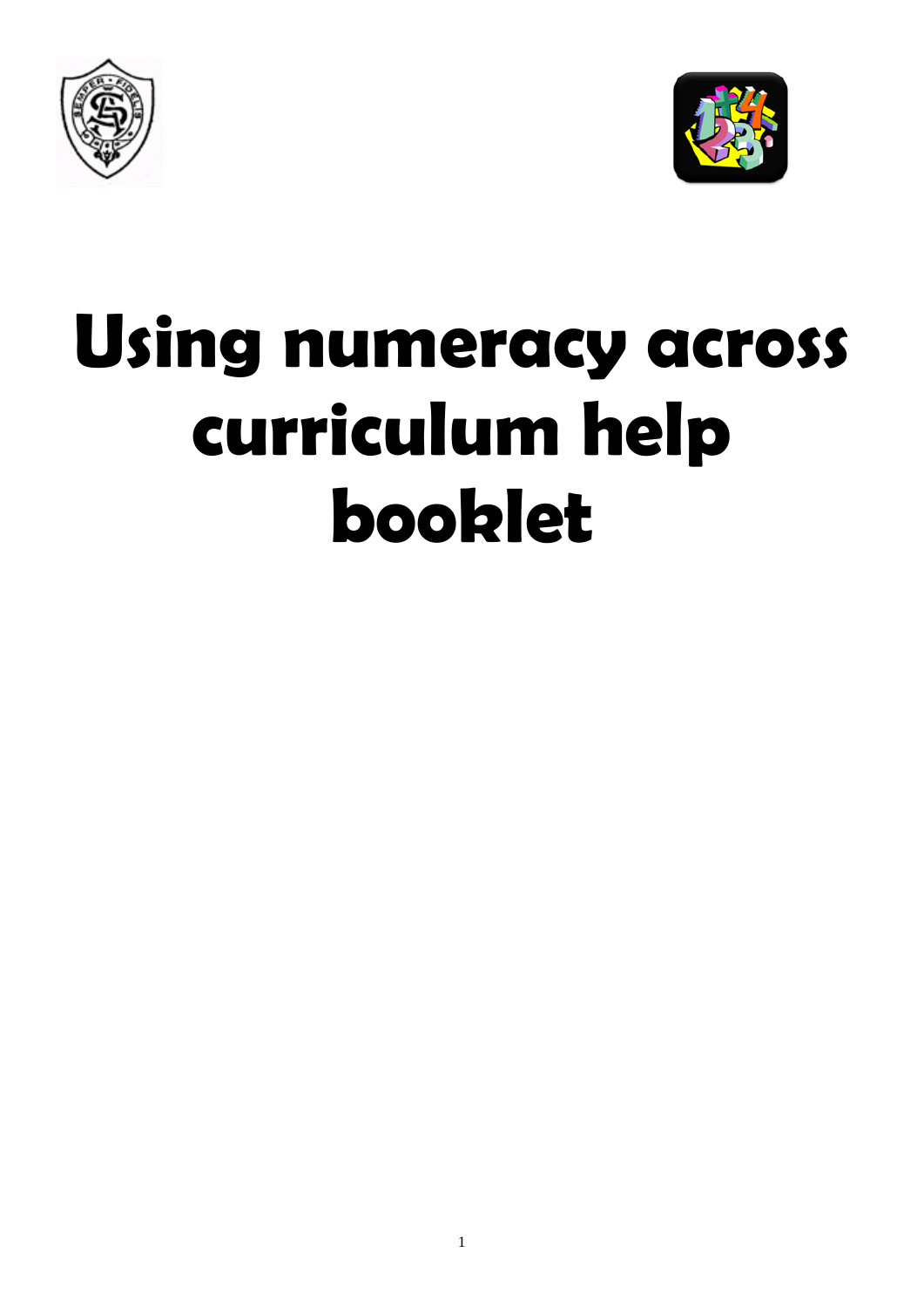# **INTRODUCTION**

**Numeracy in your lessons should not be an 'add-on' but should enhance what you are doing already.** 

**Many numeracy skills are being taught implicitly in lessons, so you can easily raise the profile by using the numeracy logo.** 



**Simple things like reducing the amount you allow pupils to use a calculator and getting them to use paper methods especially for whole number calculations will make a difference.** 

**Use estimation in your lessons and highlight to pupils that some numbers are rounded, e.g. the number of people at a football match is rounded to nearest 1000.** 

**INCLUDED IN THIS BOOKLET IS A COMPILATION OF METHODS USED IN MATHS CLASSROOMS AND SOME USEFUL INFORMATION ABOUT THE LEVELS PUPILS ARE WORKING AT IN MATHS IN YOUR LESSONS.**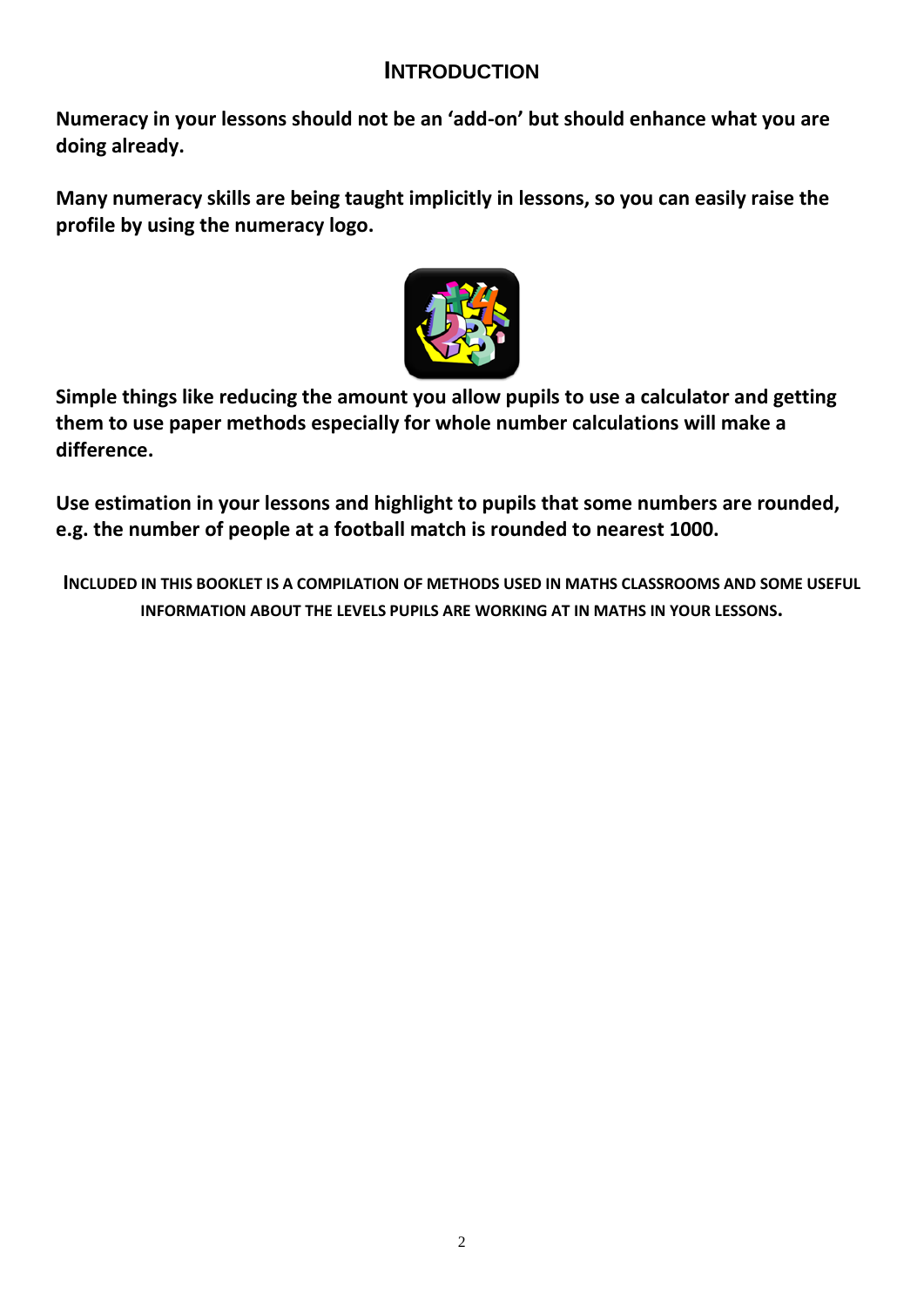# **NUMBER - CALCULATIONS**

You can promote numeracy in your lessons by encouraging pupils to calculate without a calculator especially with whole numbers.

**or**

1

pupils to use at St. Anne's.

# **Addition**

Example: 8642 + 753  $8000 + 600 + 40 + 2$  $700 + 50 + 3$  $8000 + 1300 + 90 + 5$ 

**or**

| $8000 + (600 + 700) +$   |
|--------------------------|
| $(40 + 50) + (2 + 3)$    |
| $= 8000 + 1300 + 90 + 5$ |
| $= 9395$                 |

= **9395**

# **Subtraction**

| Example: 2410 - 482                                                                                      | or |                                    |                                        |
|----------------------------------------------------------------------------------------------------------|----|------------------------------------|----------------------------------------|
| $1000$ $1300$ $100$ $10$<br>$2000 + 400 + 10 + 0$<br>$400 + 80 + 2$<br>$1000 + 900 + 20 + 8$<br>$= 1928$ |    | 1 13 10 1<br>2410<br>- 482<br>1928 | By now they<br>understand<br>borrowing |

The second method is what we expect the majority of pupils to use at St. Anne's. Some pupils may need to use a number line and add up but very few.

8642 By this time they +753 *understand* **9395** carrying

The third method is what we expect the majority of

## **Multiplication**

## **Grid multiplication:**

Example: 24 x 16

| Χ  | 20  | 4  |
|----|-----|----|
| 10 | 200 | 40 |
| 6  | 120 | 24 |

26 x 16 = 200 + 120 + 40 + 24 = **384**

## **Formal multiplication methods:**

 $24 \times 6$  becomes

|             | 2 | 4 |
|-------------|---|---|
| ×           |   | 6 |
| 1           | 4 | 4 |
|             | 2 |   |
| Answer: 144 |   |   |

This is the method which is often currently taught in primary school; however the new national curriculum states that pupils must use formal methods, which does not include the grid method.

|  | $24 \times 16$ becomes |
|--|------------------------|
|  |                        |

|   | 2<br>2 | 4 |
|---|--------|---|
| × | 1      | 6 |
| 2 | 4      | 0 |
| 1 | 4      | 4 |
| 3 | 8      | 4 |

Answer: 384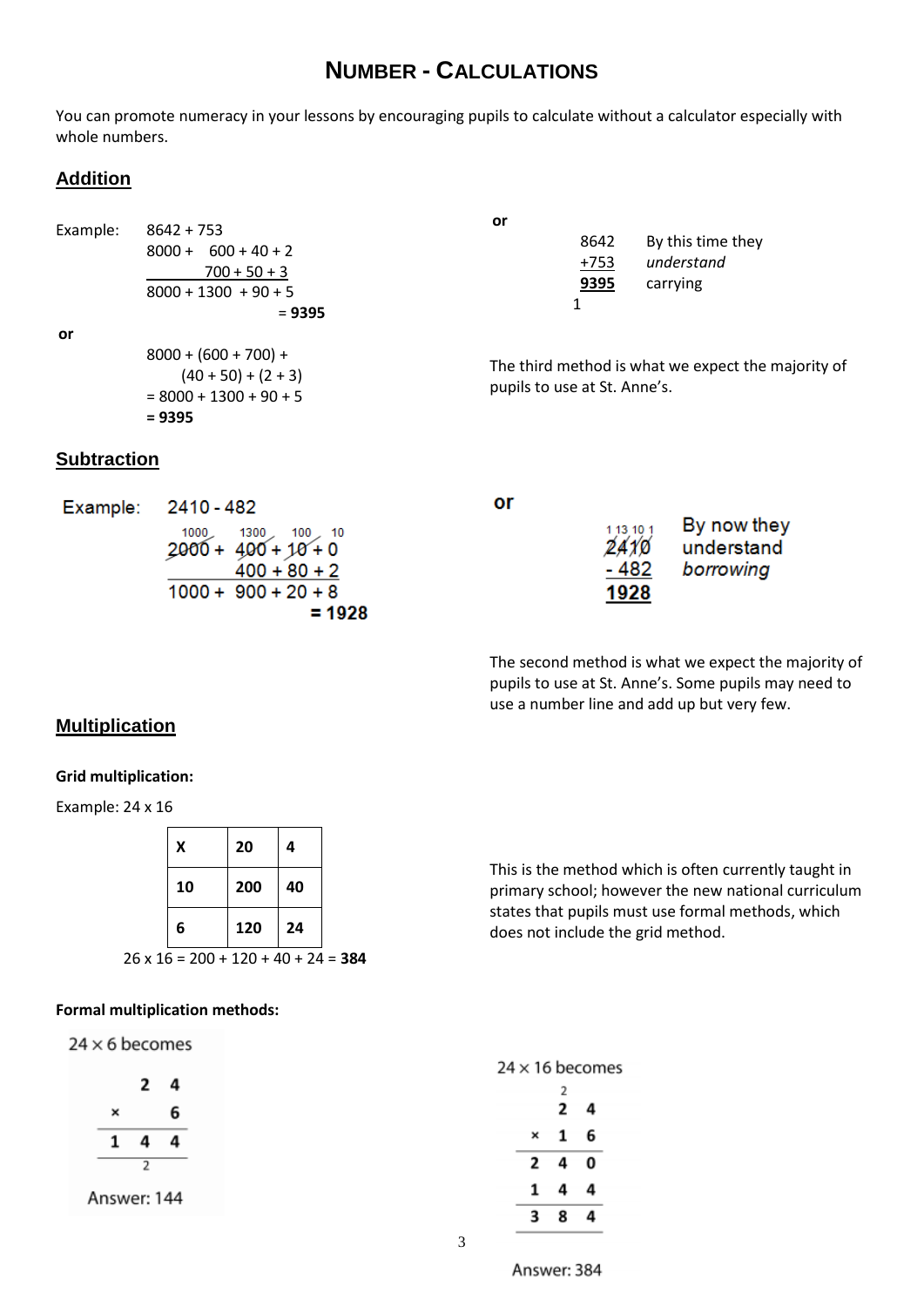# **Division**

**Chunking:**

Example:  $432 \div 15$ 

| $20 + 8$                           |                      |                     |
|------------------------------------|----------------------|---------------------|
| $15 \overline{\smash{\big)}\ 432}$ | $15 \times 10 = 150$ |                     |
| $(15 \times 20) \underline{300}$   | $15 \times 20 = 300$ |                     |
| $132$                              | $15 \times 4 = 60$   |                     |
| $(15 \times 8)$                    | $120$                | $15 \times 8 = 120$ |

 $\therefore$  432 ÷ 15 = 28 remainder 12

The above method is referred to as 'chunking', as they are subtracting chunks of 15 at a time.

#### **Formal methods:**

| <b>Short division</b> |                                                              |                           |
|-----------------------|--------------------------------------------------------------|---------------------------|
| $98 \div 7$ becomes   | $432 \div 5$ becomes                                         | $496 \div 11$ becomes     |
| 1<br>- 4              | 8<br>r 2<br>6                                                | 4<br>r 1                  |
| 8<br>9                | 5<br>$\overline{\mathbf{3}}$<br>$\overline{\mathbf{2}}$<br>4 | $\mathbf{1}$<br>9 6<br>4  |
| Answer: 14            | Answer: 86 remainder 2                                       | Answer: 45 $\frac{1}{11}$ |
| <b>Long division</b>  |                                                              |                           |

| $432 \div 15$ becomes      | $432 \div 15$ becomes     | $432 \div 15$ becomes                     |
|----------------------------|---------------------------|-------------------------------------------|
| 28r12                      | 2<br>- 8                  | $8 \cdot 8$<br>$\overline{2}$             |
| 1<br>2<br>5<br>3<br>0<br>0 | 3<br>2<br>5<br>15×20<br>o | $2 \cdot 0$<br>1<br>3<br>5<br>0<br>з<br>J |
| 1<br>3<br>$\overline{2}$   | 3<br>$\overline{2}$<br>1  | 3<br>2                                    |
| 0<br>1<br>2<br>2           | $15\times8$<br>0<br>2     | 0<br>1<br>2<br>1                          |
|                            |                           | 2<br>1<br>0                               |
|                            | $\equiv$<br>$\frac{4}{5}$ | 0                                         |
| Answer: 28 remainder 12    | Answer: 28 $\frac{4}{5}$  | Answer: 28-8                              |

This is the method which is often currently taught in primary school; however the new national curriculum states that pupils must use formal methods, which does not include the 'chunking' method.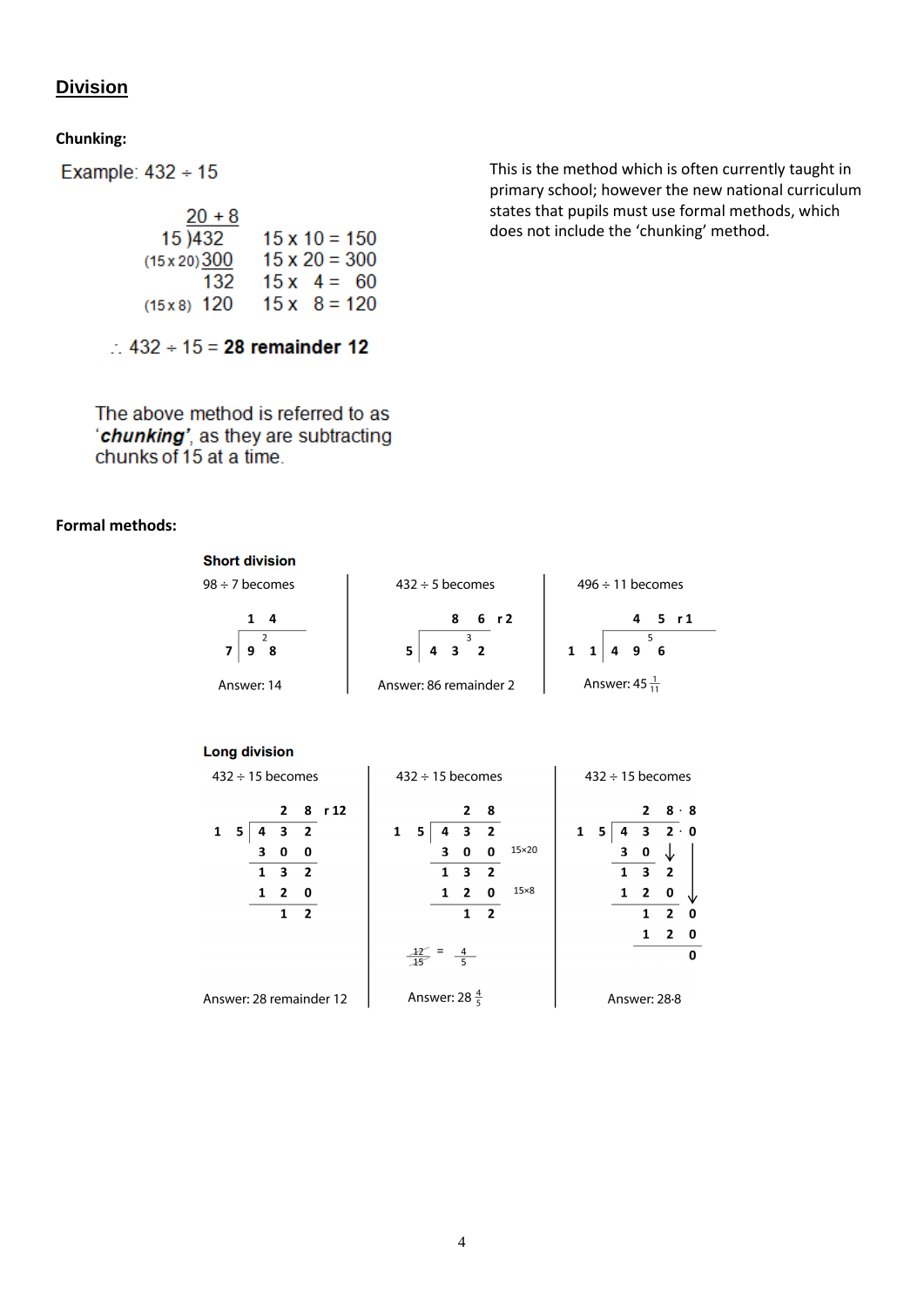# **Calculating with fractions**



Final answer

$$
\frac{5}{6}
$$
 of £48 = £40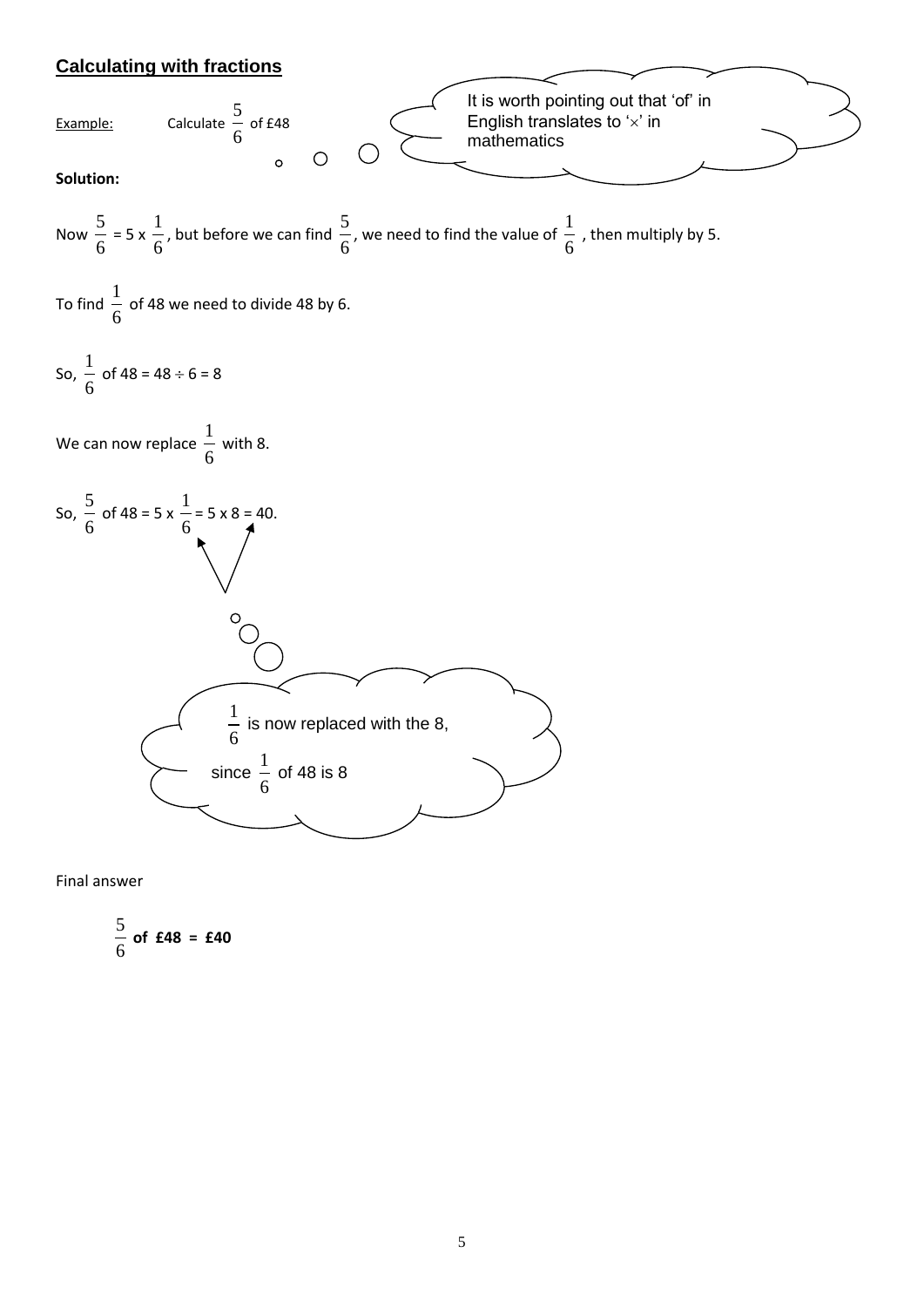#### **Calculating with Percentages**

**Example:** Calculate the VAT on £240 @ 17.5%

#### **Solution:**

Noting first that 17.5% = 10% + 5% + 2.5%

Now 10% of £240 =  $240 \div 10 =$  £24 o

Now, since 10% is equal to **£24**

and ½ of 10% is 5%

then

5% of £24

 $=$  1/<sub>2</sub> of £24

**=£12**

Similarly,

2.5% of £24 **= £6.**

We have then: 17.5% of £240 = [10% + 5% + 2.5%] of £240

$$
= \pounds 24 + \pounds 12 + \pounds 6
$$

 $\circ$ 

 $\bigcirc$ 

$$
= \pmb{\pmb{\epsilon}} \pmb{42}
$$

We can of course use this method to calculate any percentage but this method is best used when the numbers are "nice". See the example below.

Since 10% =  $\frac{1}{10}$ , to find 10% of £240 we divide 240 by 10.

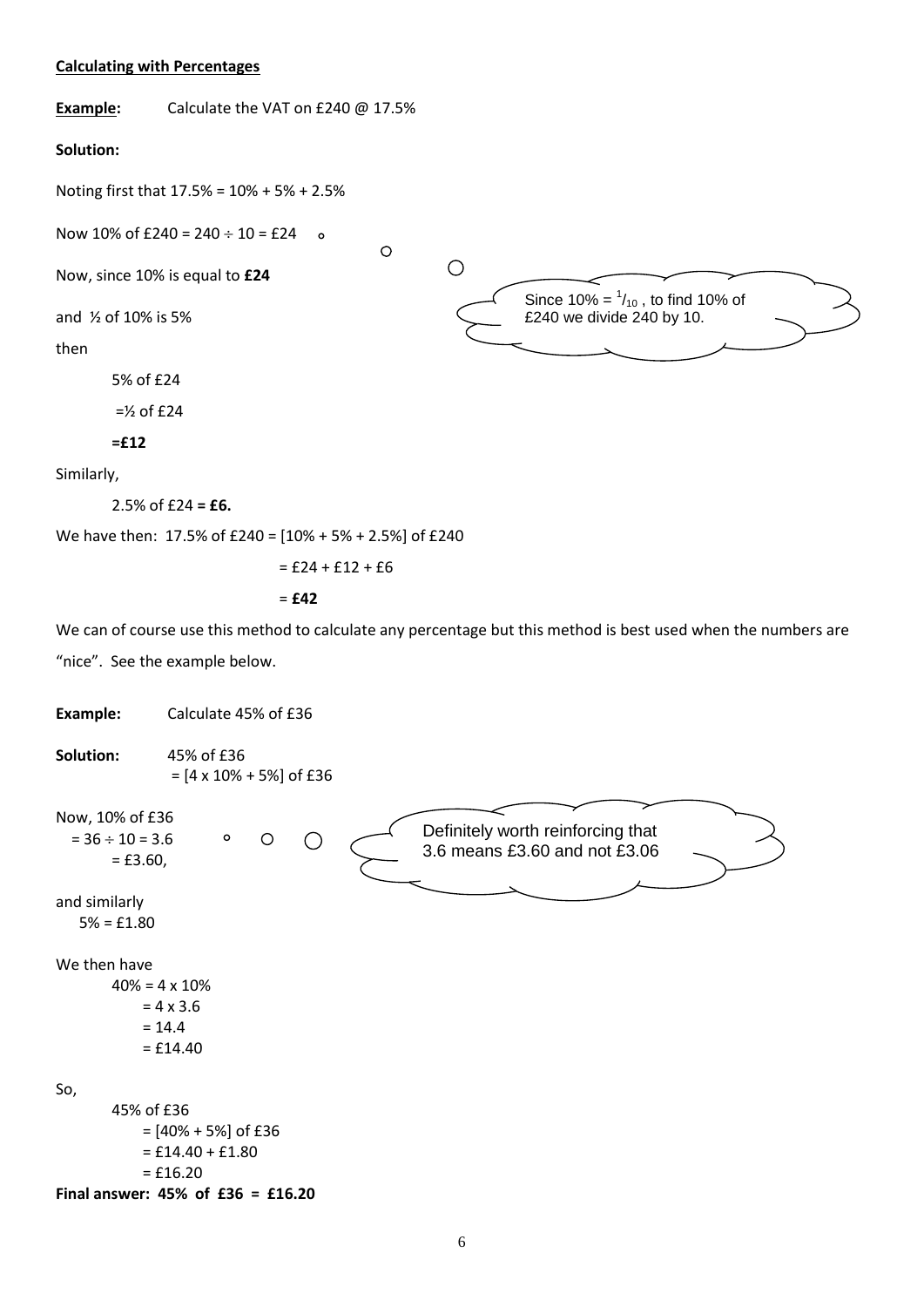Whilst it is possible, it would be inefficient to calculate 23.608% of 406.87kg using this method. For this a calculator is best used!

## **Calculator Methods**

Calculator methods generally involve changing the fraction or percentages into a decimal first. Decimals are often referred to as "multiplying factors" since, having turned the fraction or percentage into a decimal, we use it to multiply.

## **Changing a fraction into a decimal**

To change a fraction into a decimal, you 'divide the top number (numerator) by the bottom number (denominator)'. To help pupils to remember this it is often useful to remind them that a fraction looks like a divide sign:



#### **Changing a percentage into a decimal**

To change a percentage into a decimal we aim to remember that percentage means "per-hundred". Therefore 23% means 23 per 100. This is written as  $^{23}/_{100}$ , and to change this fraction into a decimal we divide 23 by 100, as above.



#### **Note:**

Most pupils simply need to remember that to change a percentage into a decimal, they should divide the percentage by 100.

A "starter" to a lesson where this skill needs to be utilised might look like this, where the pupils need to fill in the blank spaces with the appropriate value.

| As this is a recurring decimal, how     |  |
|-----------------------------------------|--|
| many decimal places do we need to       |  |
| write down? It is worth pointing out    |  |
| that you would use all the numbers on   |  |
| the calculator and round off at the end |  |
| of the calculation only.                |  |
|                                         |  |
|                                         |  |
|                                         |  |

| <b>Fraction</b> | <b>Decimal</b> | Percentage |
|-----------------|----------------|------------|
| $^{4}/_{5}$     | ?              |            |
| ?               | 0.125          | ?          |
|                 | ?              | 65%        |
| $^{8}/_{13}$    |                |            |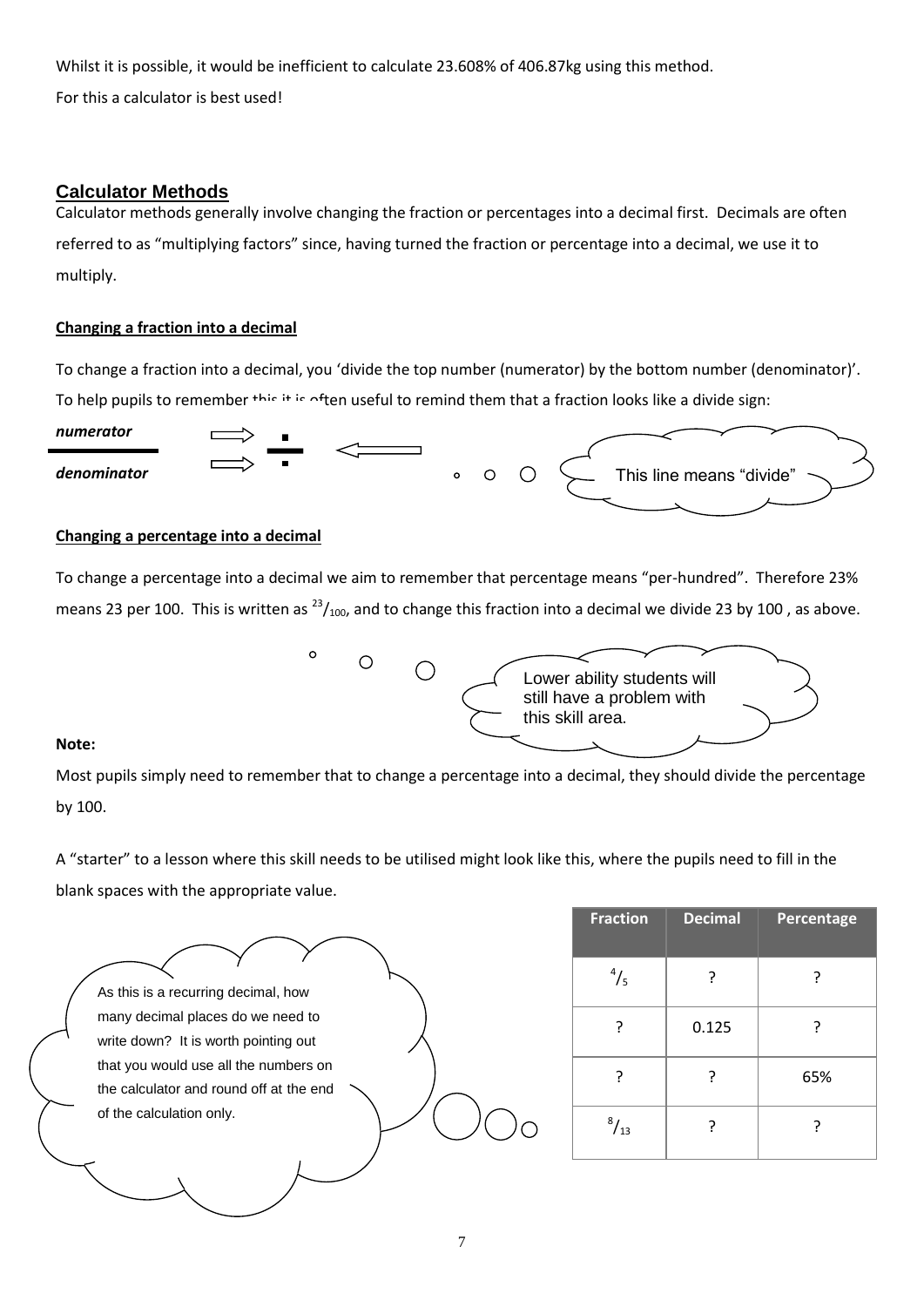| <b>Example:</b> | Calculate 5.35% of 23,456kg                                                    |
|-----------------|--------------------------------------------------------------------------------|
| Solution:       | Find 1%<br>$23456 \div 100 = 234.56$<br>$\circ$<br>$\circ$<br>Ω<br>This is the |
| So,             | 'multiplying factor'<br>$234.56 \times 5.35 = 1,254.896$                       |
| Final answer    | 5.35% of 23,456kg = $1,254.896$ kg                                             |

Depending upon the context, a suitable degree of accuracy would now be required.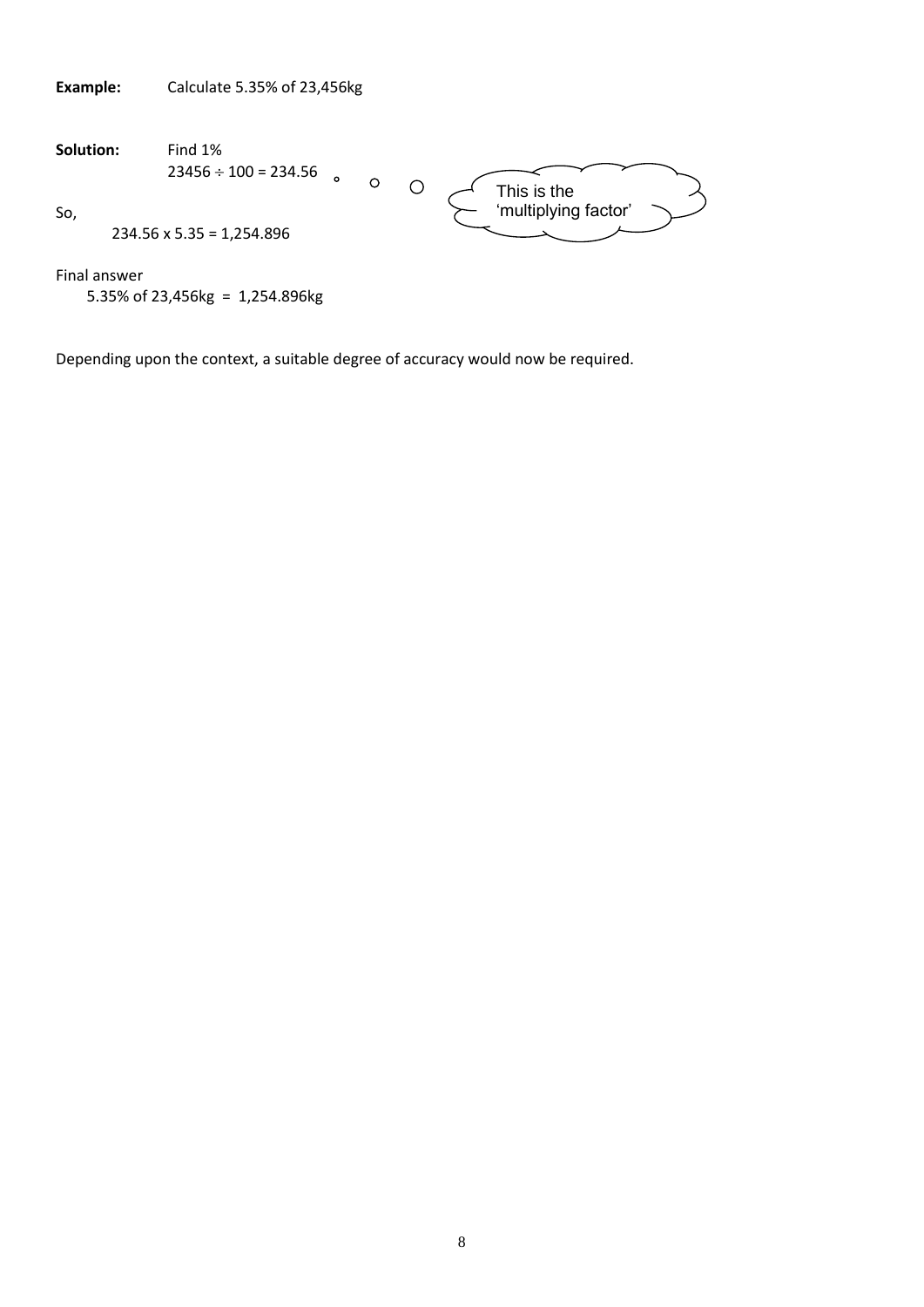# **HANDLING DATA - INTRODUCTION**

Throughout the mathematics curriculum the clear message is that data handling is best taught in the context of real statistical enquiries, in a coherent way so that teaching objectives arise naturally from the whole cycle, as represented in the following diagram:



Other subjects within the national curriculum have similar descriptions for the role of data handling within their subject-specific contexts:

**Science:** Test explanations by using them to make predictions and by seeing if evidence matches the predictions. Use first-hand and secondary data to carry out a range of scientific investigations, including complete investigations; **Information and Communications Technology (ICT):** Pupils should be taught how to collect, enter, analyse and evaluate information relevant to the enquiry and reach conclusions;

**History:** Identify, select and use a range of appropriate sources of information, evaluate the sources used, select and record information relevant to the enquiry and reach conclusions;

**Geography:** Collect, record and present evidence, analyse and evaluate evidence and draw and justify conclusions; **Citizenship:** Research a topical political, spiritual, moral, social or cultural issue, problem or event by analysing information from different sources, including ICT-based sources, showing an awareness of the use and abuse of statistics;

## **1. Specifying the problem and planning**

In order to specify a problem, pupils need to suggest a conjecture (hypothesis) that could be investigated. A *conjecture* is a *hypothesis*. This means that it is a statement about something you're going to investigate, eg:

- ◆ tallest athletes jump best
- the cost of a car has an effect on its speed

#### **2. Collecting Data**

It is important that data are collected for a purpose. Data are found as either:

- a) Primary data data you collect yourself using a survey or experiment; or
- **b)** Secondary data data that is already collected for you. You can find secondary data in books or on the internet.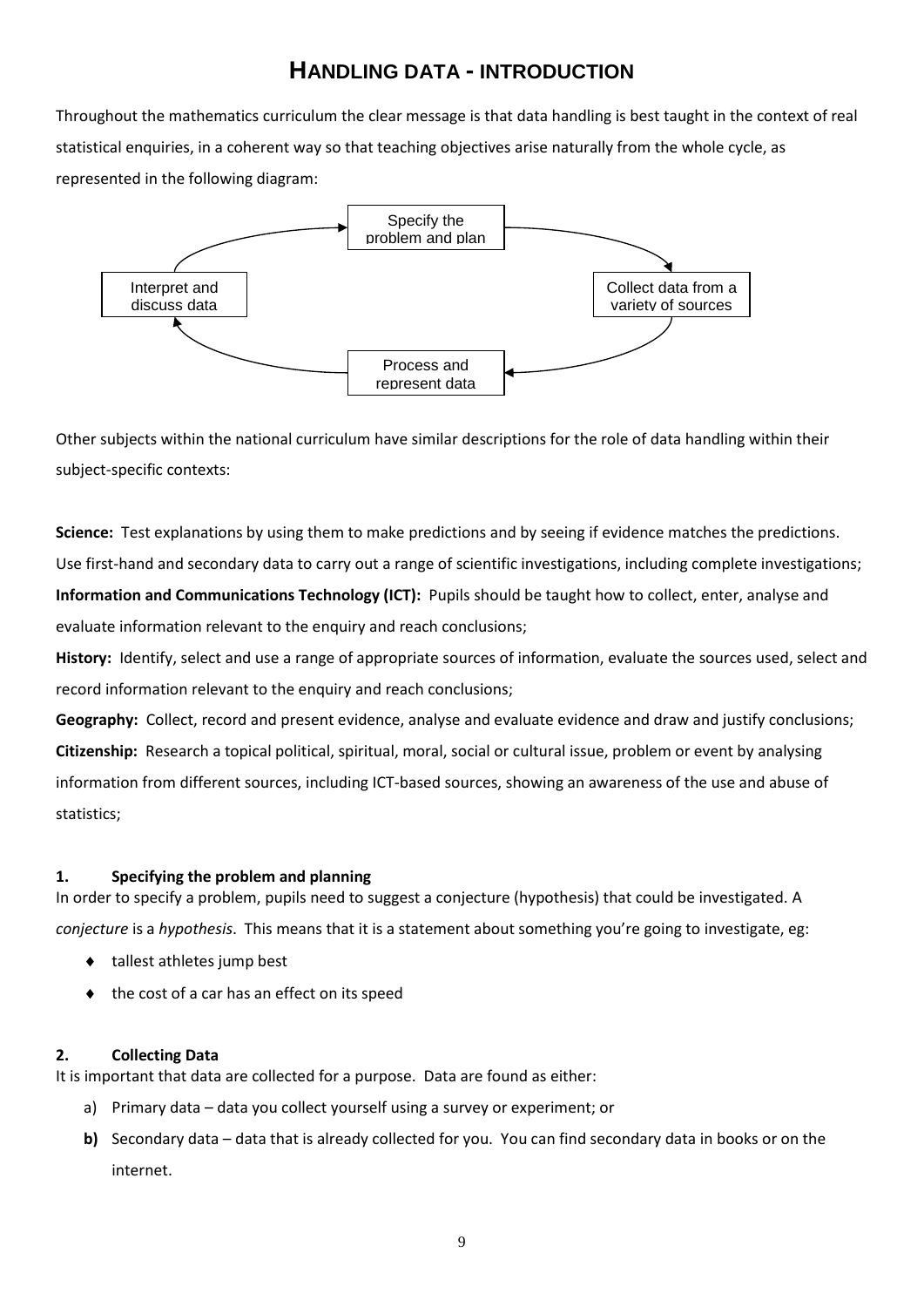#### **Example: Survey/Questionnaire**

To decide whether traffic outside school can be reduced, the school governors want to ask drivers:

- 
- 
- 
- How long does your car journey take?  $\longrightarrow$  What buses go from near your house?
- How far is it to school? **Accord 19 September 10 Figure 10** How many people do you bring to school?
- Do you drive in every day?  $\bullet$  Do any other pupils live near you?
- Why do you drive your children to school?  $\longrightarrow$  What do you think of the traffic outside school?
	-

**Some of the questions have yes or nor answers:**

- Do you drive in every day?
- Do any other pupils live near you?



- How far is it to school?
- How long does your car journey take?
- How many people do you bring to school?

**Others have numerical answers: These have many different answers:**

> Why do you drive your children to school?

 What buses go from near your house?

 What is your opinion on the traffic outside school?

*These are closed questions. They have particular answers. You could use tick boxes to collect this data*

*These are open questions. They can include answers you haven't thought of.*

The governors develop a questionnaire for their questions:



You can use a questionnaire to conduct a survey. Open questions invite any response. Closed questions invite choice.

To understand how to collect data properly, it is necessary to consider different types of data, so that collection and handling activities can take place. One key idea, important to the proper collection of data, is that of sampling.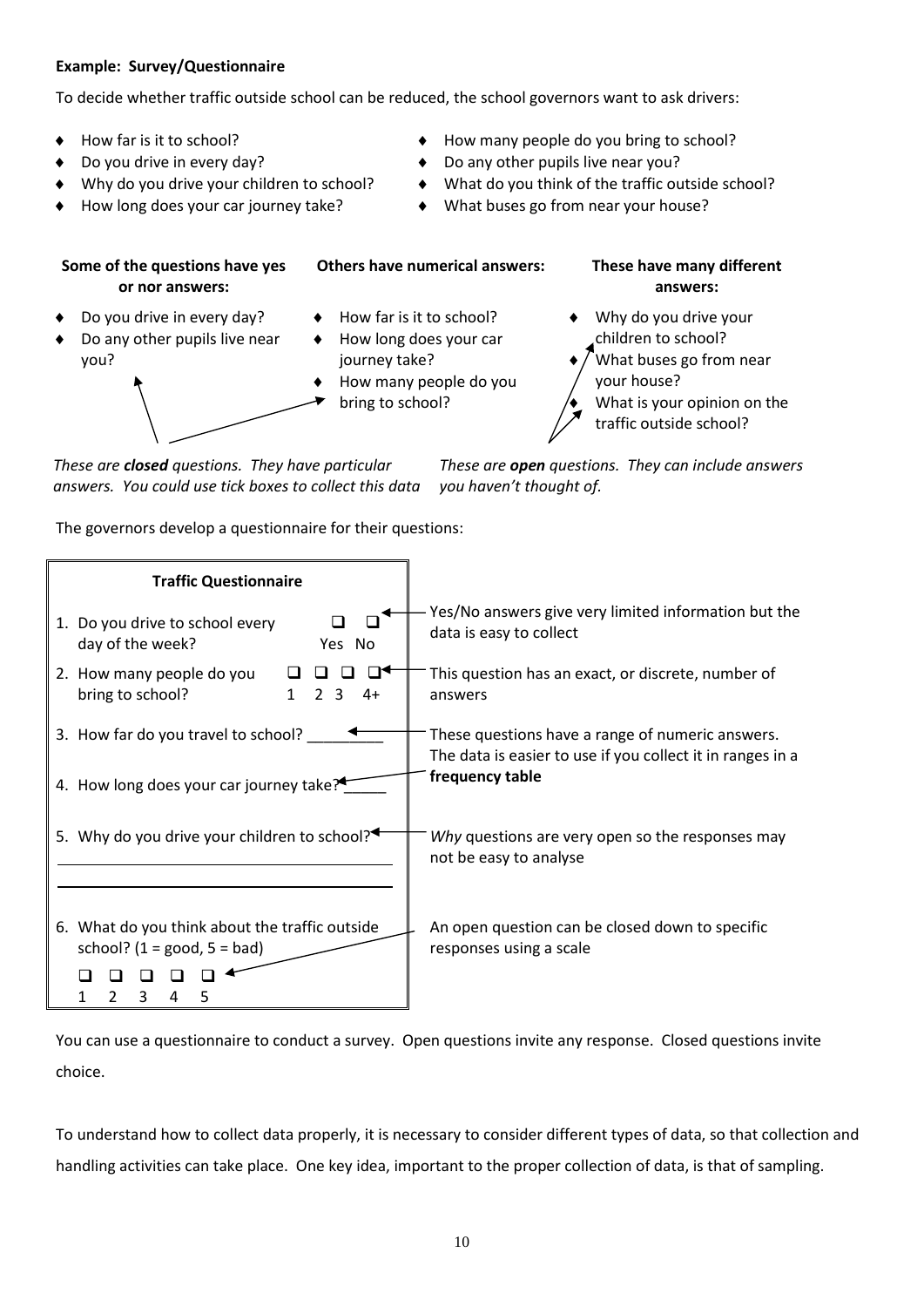#### **The Vocabulary of Sampling**

*Population:* The entire group of people, animals, or things about which we want information

*Sample:* A part of the *population* from which we actually collect data/information, used to draw conclusions about the whole

#### **IMPORTANT:**

In order for a sample to be suitable, **at least 30**, pieces of information need to be collected.

#### **3. Representing data and interpretation**

Representing data in an orderly and easy-to-read/understand form is paramount to Handling Data. Charts and diagrams without headings, labels and an appropriate scale are useless. The representations synthesise the raw data into summary information. We will be looking at how to draw the most common charts: bar charts, pie charts and scatter diagrams. Also a brief look at averages.

#### **Bar Charts:**

A bar chart uses bars to represent data. Each bar represents a category or class. There must be **GAPS** between bars.





#### **INTERPRETATIONS**

- $\triangleright$  The bar chart shows that more people would set aside areas for smokers in public places than would ban them completely.
- $\triangleright$  The more enclosed the space, the more would actually ban smoking totally
- ▶ None of the bars add to 100%, so it is assumed that the rest of the respondents 'didn't know' or perhaps they said smoking should be allowed everywhere.
- $\triangleright$  There is no information about who took part in the survey, such as whether it included smokers as well as nonsmokers, and so it is difficult to draw any firm conclusions.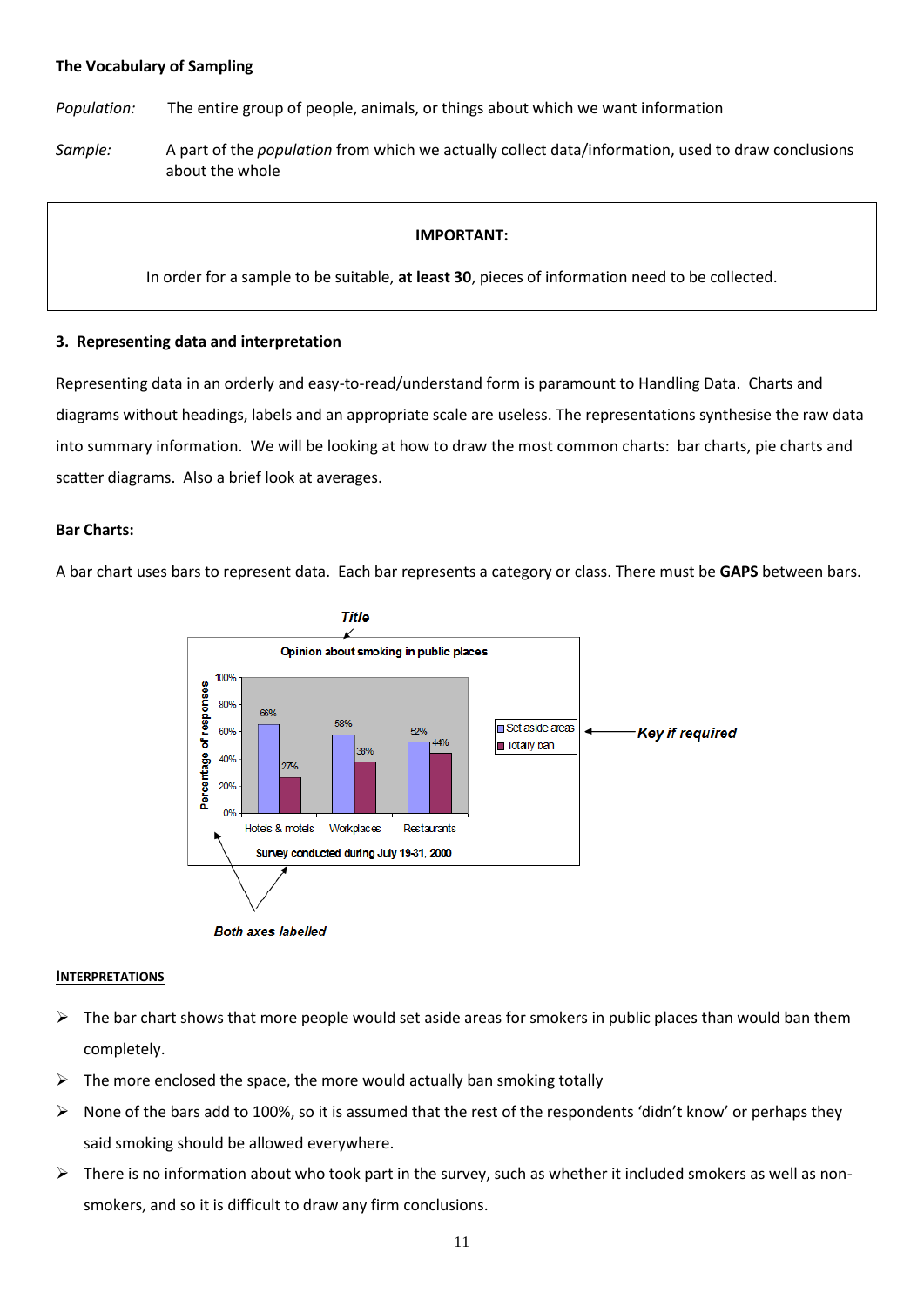#### **Pie Charts:**

A pie chart uses a circle to show data. Each class or category has a slice of the circle. **Example**: Draw a pie chart to illustrate the following information.

| Type of transport | Train | Coach | Car | Ship     | Plane |
|-------------------|-------|-------|-----|----------|-------|
| <b>Frequency</b>  | 48    | 28    | 125 | າາ<br>∠∠ | ، ے   |

We need to find the fraction of the total, which represents each type of transport, to find the angle we then multiply by 360 degrees.

| Type of transport | <b>Frequency</b> | Angle                                         |
|-------------------|------------------|-----------------------------------------------|
| Train             | 48               | $48 \div 250 \times 360 \approx 69^{\circ}$   |
| Coach             | 28               | $28 \div 250 \times 360 \approx 40^{\circ}$   |
| Car               | 125              | $125 \div 250 \times 360 \approx 180^{\circ}$ |
| Ship              | 22               | $22 \div 250 \times 360 \approx 32^{\circ}$   |
| Plane             | 27               | $27 \div 250 \times 360 \approx 39^{\circ}$   |
| <b>Totals</b>     | 250              | $360^{\circ}$                                 |

#### **Notice:**

- $\triangleright$  We use the total of 250 to calculate each fraction
- $\triangleright$  We round off each angle to the nearest degree
- $\triangleright$  We check that the sum of all the angles is 360°

The pie chart can now be drawn. Remember, it is always good practice to draw the smallest angle first, then the next smallest, and so on, until the last angle will automatically be the largest. This reduced the effect that the successive additions of error have on the accuracy of the last angle drawn.



#### **INTERPRETATIONS**

- $\triangleright$  Most people travel to holiday by car
- $\triangleright$  Less than a quarter go by train
- $\triangleright$  If 1000 people went on holiday, about 160 would go by coach

 $\triangleright$  There is no information about who took part in the survey, so is the pie chart representative of the population?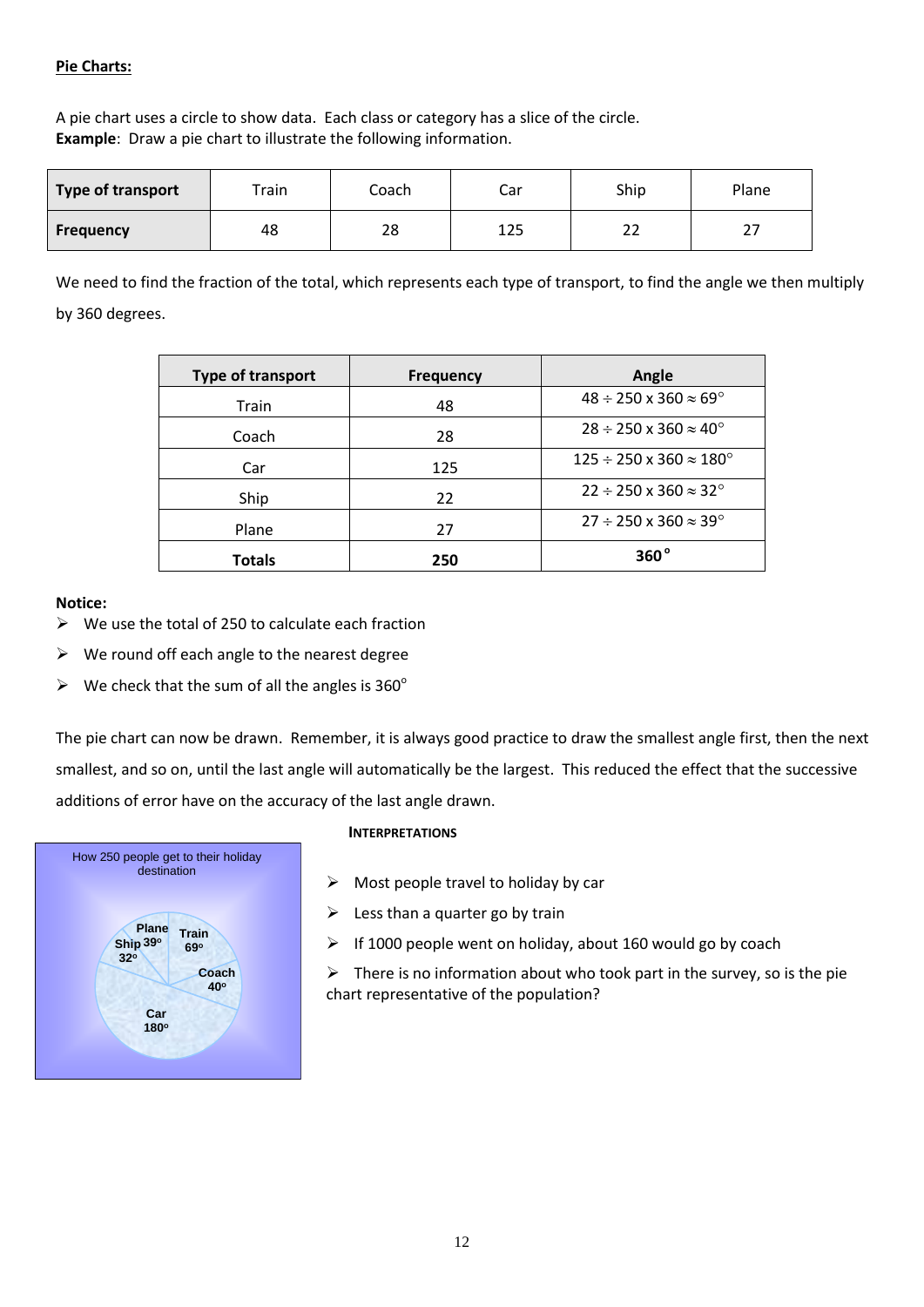#### **Scatter diagrams:**

A scatter diagram is a method of comparing two sets of data, and discovering if there is a link (relationship) between them.

Looking at relationships, scatter diagrams tell us whether there is a **correlation** (link) between the two data sets. It is quite common when using scatter diagrams to include a line of best fit (a straight line), which goes through the middle of the data, passing as close to as many points as possible. This would allow us to make estimates for certain cases.

Here are three statements that may or may not be true.

- $\triangleright$  The taller people are, the wider their arm span is likely to be.
- The older a car is, the lower its value will be.
- $\triangleright$  The distance you live from your place of work will affect how much you can earn.

Collecting data and plotting the data on a scatter diagram could test these relationships. For example, the first statement may give a scatter diagram like that on the right. This has a **positive correlation** because the data has a clear 'trend' and we can draw a line of best fit that passes quite close to most of the points. From such a scatter diagram we could say that the taller someone is, the wider the arm span.

Testing the second statement may give a scatter diagram like that on the right. This has a **negative correlation** because the data has a clear 'trend', and we can draw a line of best fit that passes quite close to most of the points. From such a scatter diagram we could say that as a car gets older, its value decreases.

Testing the third statement may give a scatter diagram like that on the right. **This scatter diagram has no correlation.** It is not possible to draw a line of best fit. It could therefore say that there is no relationship between the distance a person lives from his or her work and how much the person earns.

#### 25 pupils' Mathematics & English scores 100 English marks **English marks** 80 60 40 20 0 0 50 100 **Mathematics marks**







Distance from work

#### **IMPORTANT:**

The line of best fit does not have to pass through (0, 0).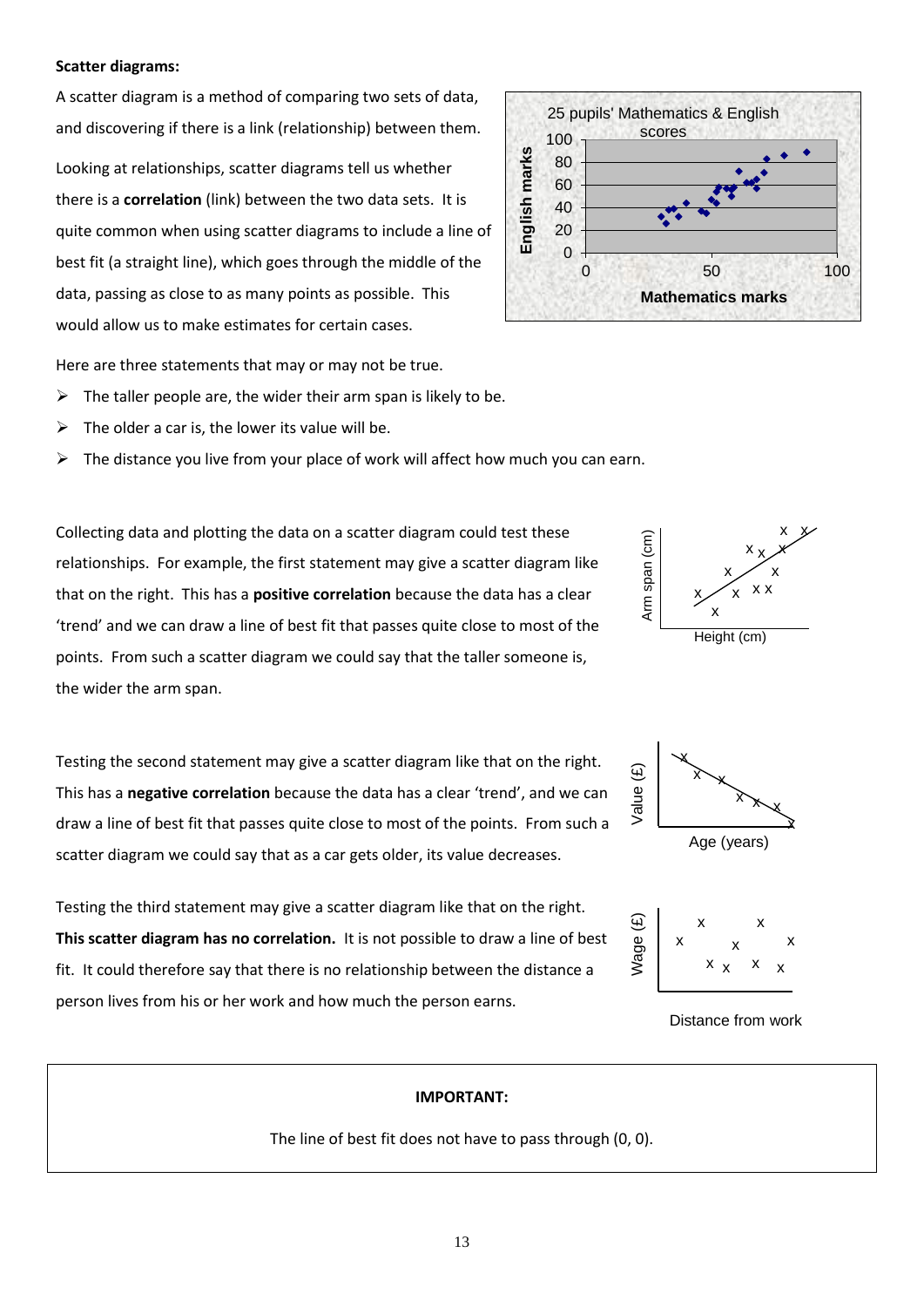#### **Averages:**

This is a number that is used to represent a set of data. There are three main averages used in different circumstances. You have to choose the most appropriate average to use. When we talk about 'average' in everyday life we are using the mean.

**MEAN***:* The sum of all the values divided by the number of values, eg Find the mean of 6, 3, 1, 4

Mean 
$$
= \frac{6+3+1+4}{4}
$$

$$
= 14 \div 4
$$

$$
= 3.5
$$

**MEDIAN***:* The value in the middle of the data after it has been arranged in size order. If we have an even number of data, then we find the mean of the middle two values.

Example 1. Find the median of 4, 6, 3, 2, 1

6, 4, 3, 2, 1 
$$
\therefore
$$
 Median is 3

Example 2. Find the median of 4, 6, 3, 2, 1, 2

6, 4, 6, 2, 2, 1 
$$
\therefore
$$
 Median =  $\frac{3+2}{2}$   
= 2.5

**Mode***:* The value in the data that occurs most frequently, e.g.

Find the mode of : 3, 15, 0, 3, 1, 0, 4, 3 **Mode = 3**

If there is no number that occurs most often, there is no mode.

The **range** is the spread of data, i.e. the largest value subtract the smallest value, e.g.:

7, 6, 8, 12, 9 **Range = 12 – 6 = 6**

The mean is a good average when the range is small. The median is a useful average when the range is large.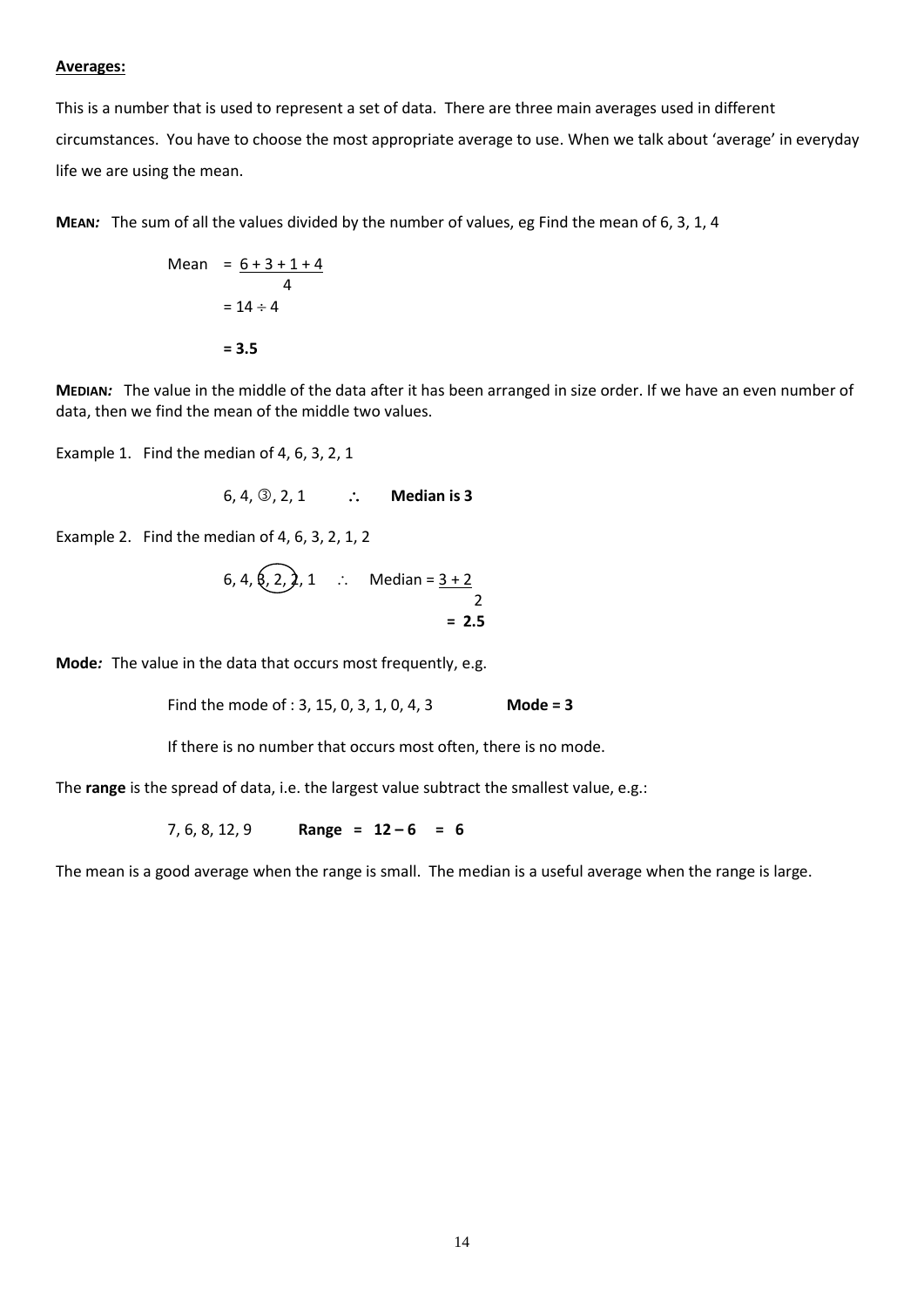# **PROBLEM SOLVING**

Problem solving is a key area in mathematics, which is used often in other subject areas, just without recognition. This can be integrated into lessons by providing pupils with classroom activities that give pupils opportunities and time to think, discuss and reason. The **whole-school approach to problem solving** is intended to promote wider opportunities for pupils to develop their thinking skills by being given tasks that require *information processing, enquiry, critical thinking, reasoning and evaluation.*

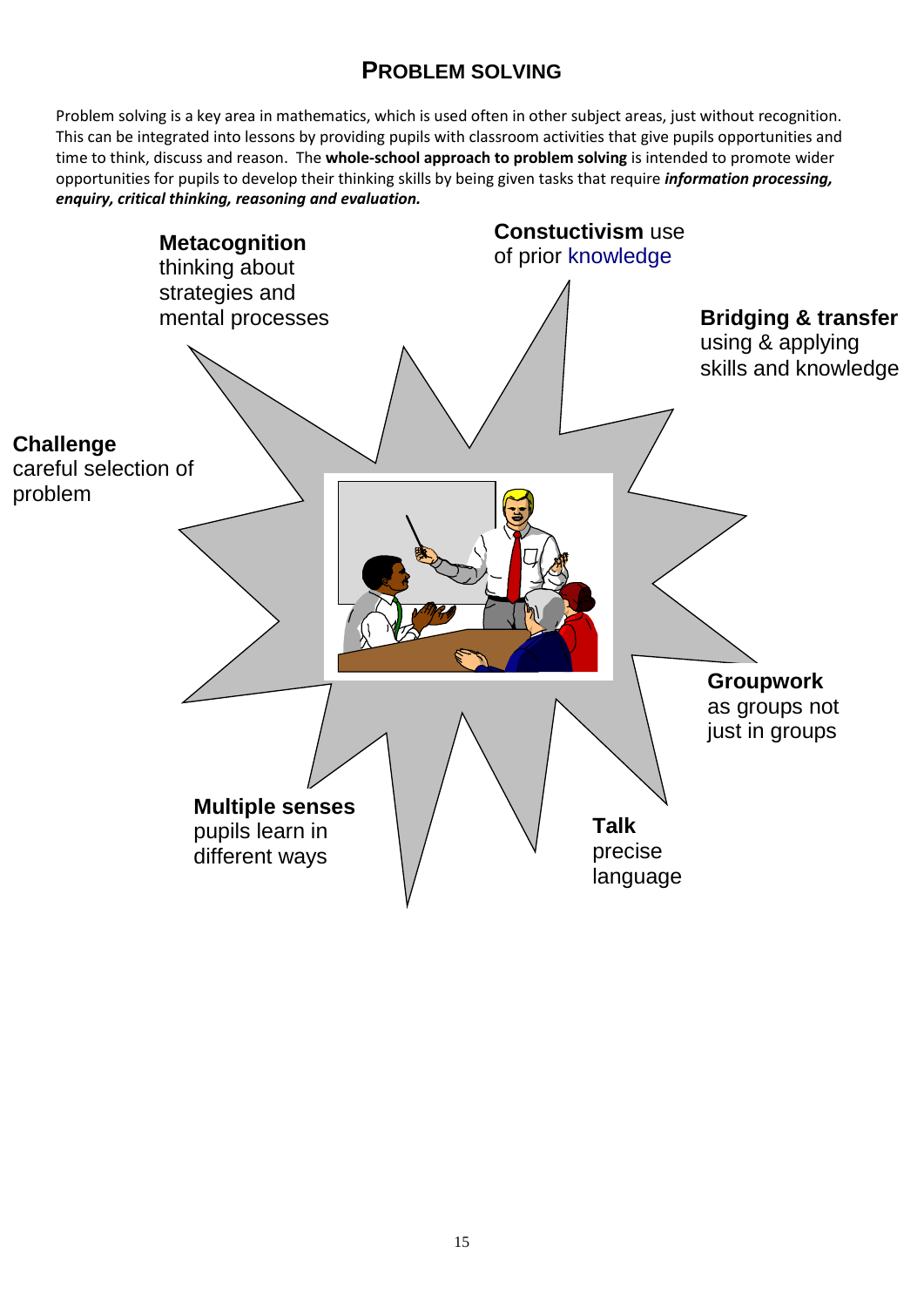# **ALGEBRA**

Algebra is often referred to as the language of mathematics. When working with algebra it is important that before attempting to perform any calculations pupils translate the 'algebra' into 'English'.

E.g. 5*x* + 3 = 18 *means* "five times a number plus three equals eighteen"

## **Solving Equations**

We have a consistent method in maths classes for solving equations, which is called the **balance method**.

Solve:  $5x + 3 = 18$ 

The idea here is to consider the equals sign as a set of balancing scales, and therefore whatever you do to one side of the equals sign you have to do to other if the scales are to remain balanced. For example, if you add 3 to one side you must add 3 to the other; if you divide by 4 on one side, you divide by 4 on the other.

So, to solve our equation: 
$$
5x + 3 = 18
$$
   
\n(-3)  $(-3)$   $(-3)$   
\n $5x = 15$   $(\div 5)$   $x = 3$ 

Pupils can check solutions by substituting answers back into the original equations. We have spent a lot of time stressing with pupils about the importance of setting out their work clearly, especially with equations.

#### **Rearranging Formulae**

#### **1. Machine/Inverse Method**

Rearrange the following equation, writing *v* in terms of *u*

$$
v = \frac{u}{2} + 14
$$

First we look at what is happening to *u*, in the correct order, to get *v*. We then reverse the flow diagram by putting the "*v*" back through the machine.

 $u \rightarrow \pm 2 \rightarrow \pm 14 \rightarrow v$ 

Performing the inverse operations e.g.  $+14$  becomes  $-14$  and  $\div 2$  becomes  $\times 2$ 

$$
2(v - 14) \leftarrow \begin{array}{c} (V - 14) \\ \times 2 \end{array} \leftarrow \begin{array}{c} (V - 14) \\ \leftarrow 14 \end{array} \leftarrow v \\ so \quad u = 2(v - 14)
$$

#### **2. Balance Method**

This follows the same steps as solving an equation using the balance method.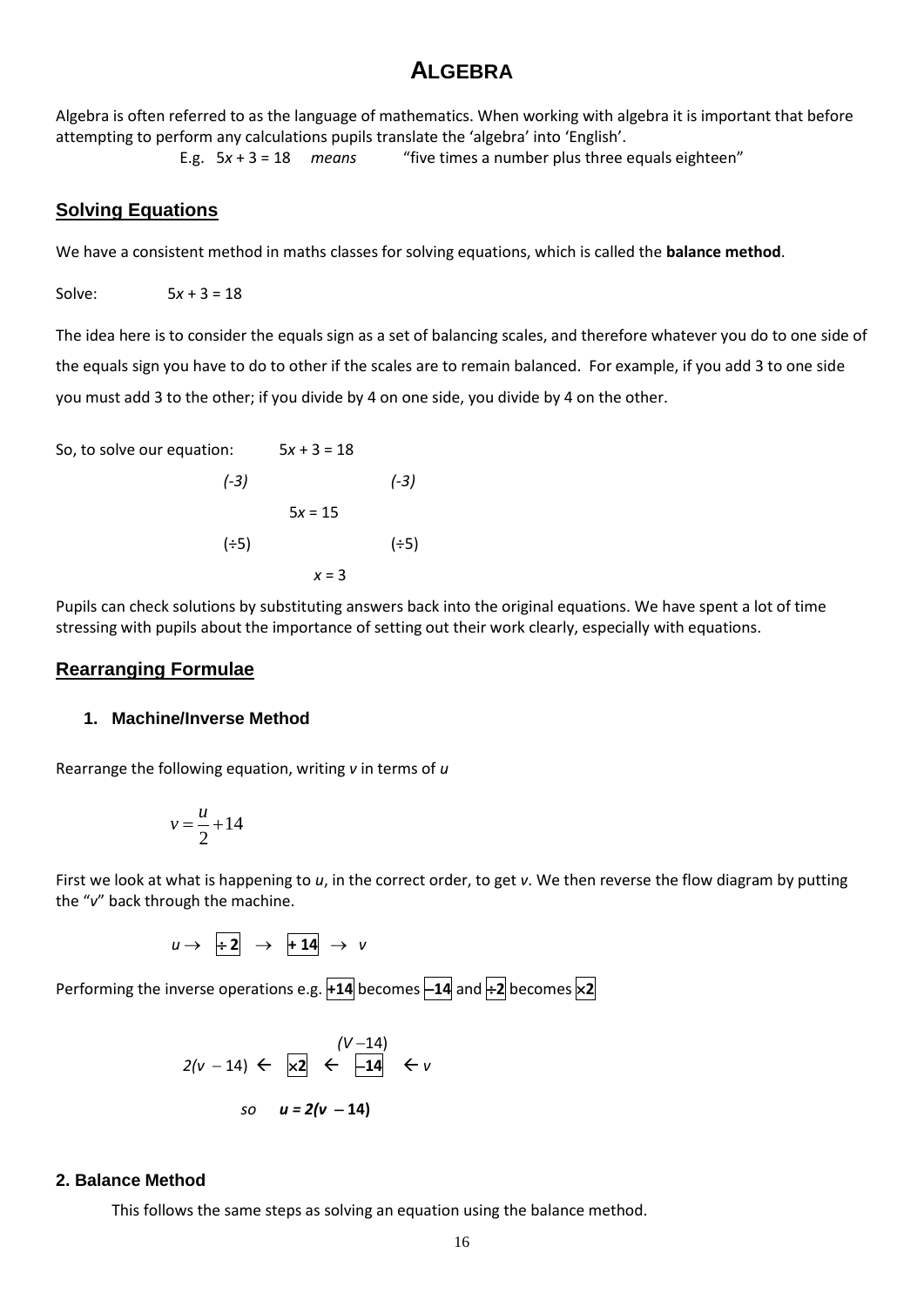Example:

$$
v = \frac{u}{2} + 14
$$
  
(-14)  

$$
v - 14 = \frac{u}{2}
$$
  
(x2)  

$$
2(v - 14) = u
$$

#### **Substituting into formulae**

Again, it is essential that pupils write out what the formula means in "long hand", before replacing the letters with numbers. Stressing the importance of method is essential to obtaining the correct answer. It is expected that pupils show all of the following working out exactly as detailed below, the equal signs all underneath each other.

Example:  $v = u + at$  means ' $v = u + a \times t'$  (remembering to multiply first!)

So given  $u = 4$ ,  $a = -5$ ,  $t = 10$ ,  $v = ?$ 

We now *literally* replace the letters with the numbers and perform the calculation in the normal way, not forgetting to multiply first!

> $v = 4 + (-5) \times 10$  $v = 4 + (-50)$  $v = -46$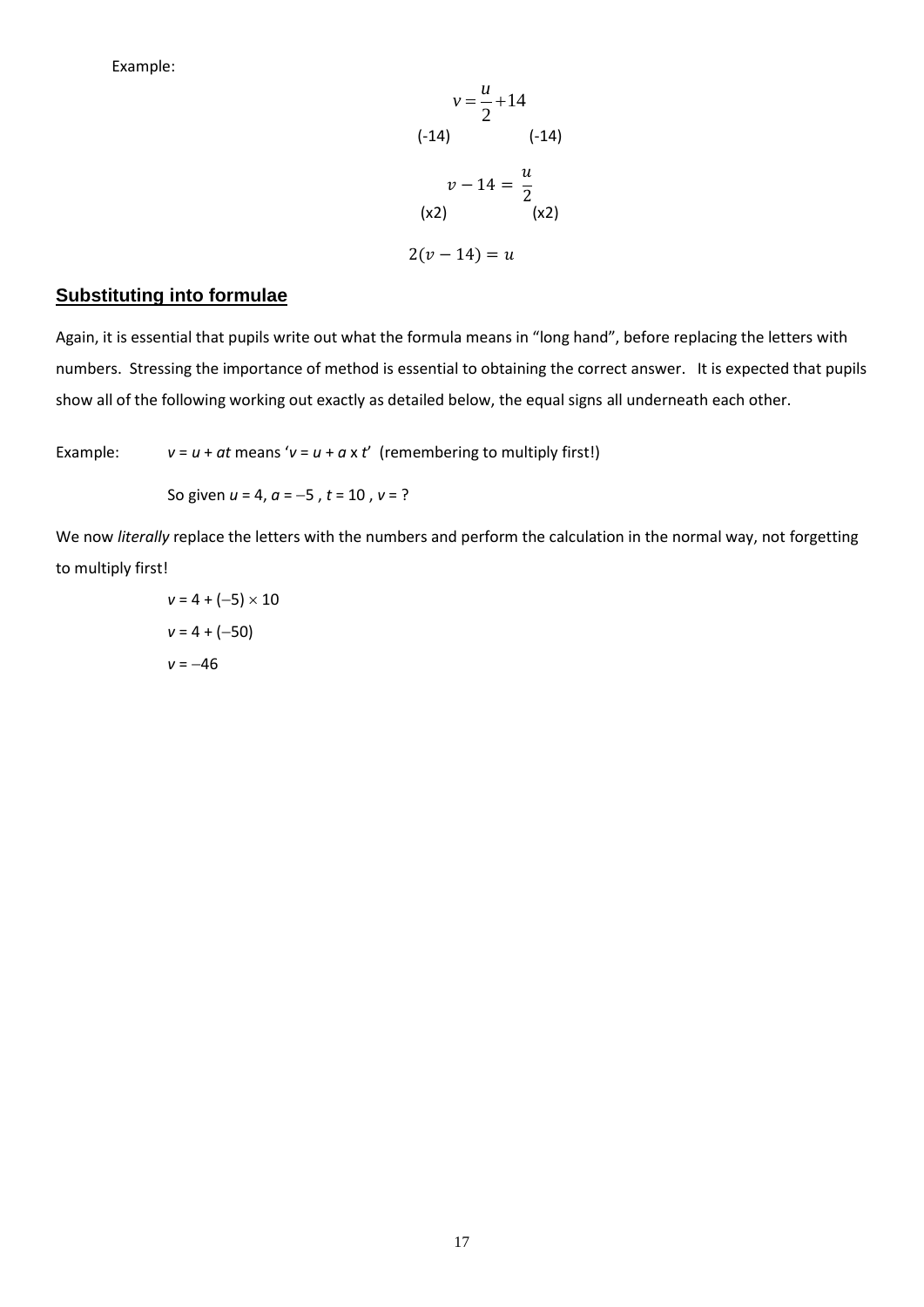# **ACCURACY IN MEASUREMENT AND DRAWING**

Pupils should be expected to draw and measure accurately. It is an essential requirement in many subjects. For example:

- *Reading scales in science and technology*
- *Measuring and cutting materials in textiles*
- *Plotting points on graphs in geography*
- *Measuring distances and times in physical education*

#### **Equipment:**

Pupils should be actively encouraged to have with them at all times *a ruler, protractor, a pair of compasses, a sharp pencil and an eraser* so that they can work accurately.

#### **Estimation:**

Estimation is an important aspect of measurement and drawing. Pupils should be encouraged whenever possible to make sensible estimates before measurement. Estimation can help pupils avoid careless mistakes in measurement. Estimation can also be used to introduce discussion on appropriate and sensible degrees of accuracy.

#### **Units:**

The choice of units is also important particularly as many pupils confuse the units of length, area and volume. Pupils also need to understand that in some contexts, millimetres are used as the principle unit of length rather than centimetres. Note: pupils are taught about commonly used imperial units and their metric conversions.

#### **Checking accuracy:**

Pupils involved in measurement tasks need to be clear about the level of accuracy required so their work can be checked and marked fairly. Peer assessment is a very useful strategy for improving accuracy and promotes selfevaluation.

## **Tables, Charts and graphs:**

For consistency and accuracy, drawing will usually be done in pencil, with straight lines drawn using a ruler, *for example, in tables, graph axes, sketches and diagrams.* Points and lines on graphs should be plotted and drawn using a sharpened pencil. Labelling of graphs and diagrams should normally be completed in ink, *for example titles, axes labels etc.* The use of a pencil and eraser can be a helpful way to improve drawing, *for example in drawing curved line graphs.* Sketches that do not need to be accurately measured, still need to be neat and legible *(as does numerical working and jottings).*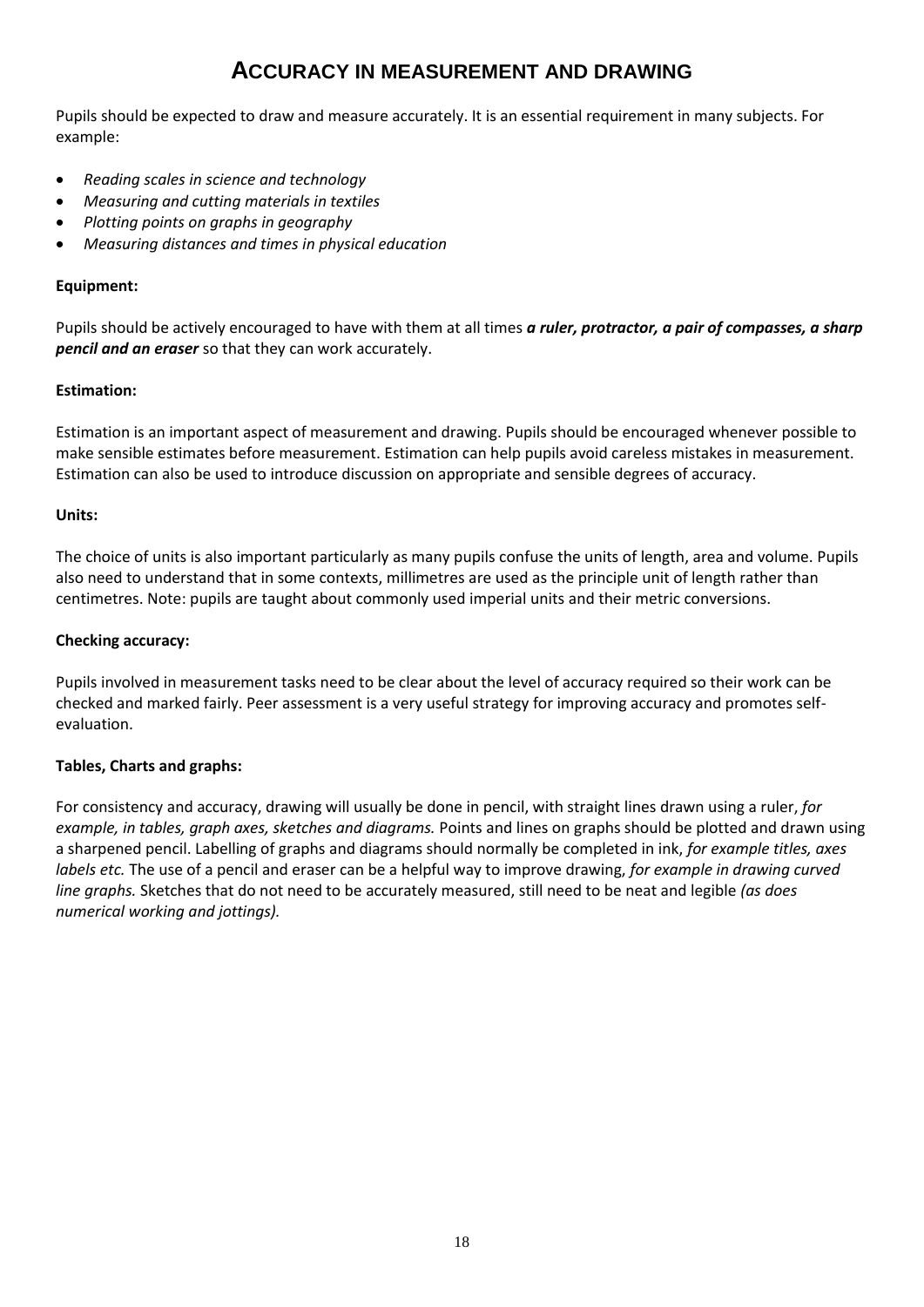# **APPENDIX ONE**

Below you will find the general band of levels your pupils are working at in maths and key mathematical skills that pupils generally develop throughout Key Stages 3. This will also be a guide for teachers to see when certain key topics are taught.

## **Please note:**

Pupils are expected to explain their methods and reasoning at every opportunity.

# **Levels each class is approximately working at:**



## **Key skills of year 7 foundation and year 8 very weak students**

|         | <b>Number</b>                          | Calculation                                   | Algebra                          | Shape and space                                     | <b>Handling data</b>                                |
|---------|----------------------------------------|-----------------------------------------------|----------------------------------|-----------------------------------------------------|-----------------------------------------------------|
| Level 1 | Counting to 10                         | $+$ and $-$ to 10                             |                                  |                                                     |                                                     |
| Level 2 | Counting to 100                        | + and - mentally                              |                                  | odd and even numbers   name 2D and 3D shapes        | Sorting objects, record<br>results, draw pictograms |
| Level 3 | Counting to 1000,<br>decimals in money |                                               | role of '=' sign                 | use time, metric units of<br>length, mass, capacity | bar charts, venn<br>diagrams                        |
| Level 4 | x and / by 10/100                      | x and / of numbers by<br>single digit numbers | plotting positive<br>coordinates | make nets, find<br>perimeter, reflect<br>shapes.    | group data, mode and<br>range                       |

# **Key skills of year 7 core and year 8 foundation**

|         | <b>Number</b>       | Calculation                                                      | Algebra                                                                         | Shape and space                                                                                              | <b>Handling data</b>                                         |
|---------|---------------------|------------------------------------------------------------------|---------------------------------------------------------------------------------|--------------------------------------------------------------------------------------------------------------|--------------------------------------------------------------|
| Level 4 | x and $/$ by 10/100 | $x$ and $/$ of numbers by<br>single digit numbers                | plotting positive<br>coordinates                                                | make nets, find<br>perimeter, reflect<br>shapes,                                                             | group data, mode and<br>range                                |
| Level 5 | simple ratio        | <b>Estimating, solving</b><br>problems with negative<br>numbers, | plotting negative points,<br>formulae with one<br>operation or word<br>formulae | measuring and drawing<br>angles, read and<br>interpret scales on real-<br>life objects, area of<br>rectangle | write survey, median<br>and mean, pie charts,<br>line graphs |